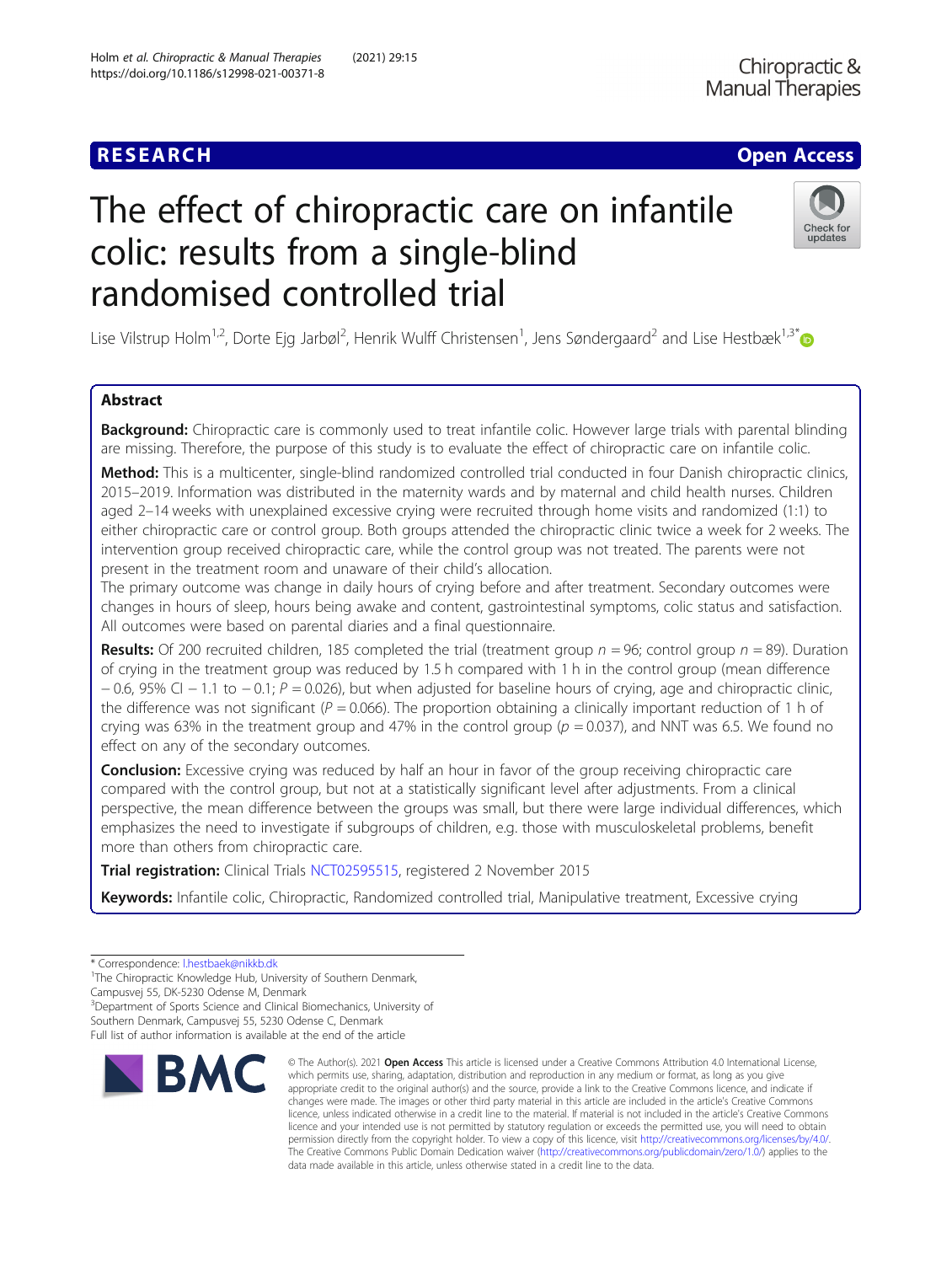# Background

Infantile colic is a common condition that occurs in up to 25% of infants and is characterized by excessive crying and fussing in infants who thrive and develop normally in all other aspects [\[1](#page-9-0)]. Wessel was the first to define the condition with the 'rule of three', that is, where the infant was crying at least 3 h a day, for at least 3 days a week in the previous 3 weeks [\[2\]](#page-9-0). Modifications of Wessels have included slightly different timeframes for the condition over time, but the cornerstone of excessive crying and fussing are unaltered in the new Rome IV criteria, with the addition that the babies are less than 5 months of age when symptoms start and stop [\[3](#page-9-0)].

Although infantile colic is considered a self-limiting condition, it is often very stressful which leads carers to seek interventions. Much research has been conducted to establish its underlying cause, but the pathophysiology remains unclear. A condition in the gastrointestinal system has been suggested, probably reflecting the typical behaviour the child exhibits during a crying episode, characterised by drawing up the legs to the stomach with a face that appears in pain  $[4]$  $[4]$ . Hypotheses of causes of gastrointestinal origin include an allergy to cows' milk, immaturity of the intestines, and a different intestinal microflora [[4](#page-9-0)–[7\]](#page-9-0), while hypotheses concerning non-gastrointestinal causes include prenatal factors, birth factors, biomechanical strains and disturbances in the parent-child relationship, among others  $[8-12]$  $[8-12]$  $[8-12]$  $[8-12]$ .

Many interventions have been investigated over time, but it has been difficult to point out one specific treat-ment modality [\[5](#page-9-0), [12](#page-9-0)–[14](#page-10-0)]. Hence, no standardized treatment exists for infantile colic, possibly reflecting the unclear pathophysiology. One of the treatments parents seek is chiropractic care, and children worldwide are increasingly diagnosed and treated in chiropractic clinics [[15\]](#page-10-0). A Danish study showed that infantile colic was the most frequent inquiry for infants treated in chiropractic clinics, and the use of chiropractic care for infants in Denmark has almost tripled in the last decade [[16](#page-10-0), [17](#page-10-0)]. In contrast to this, the effect of chiropractic care on infantile colic has only been sparsely investigated. A Cochrane review regarding manipulative therapies for infantile colic identified six randomized trials involving a total of 325 infants [\[18](#page-10-0)]. The most common primary outcome was change in daily hours of crying. Of the six studies, five showed a positive effect on daily hours of crying, and one found no difference when compared with the natural history of infantile colic. However, in general the studies were small and, in most cases, lacked parental blinding, thereby increasing the risk of performance bias. When only considering the studies with parental blinding, there was a smaller and non-significant reduction in crying time in the manipulative group compared with the control group. In 2018, Carnes et al. repeated the meta-analysis on available RCTs evaluating the effect of manual therapy on crying time for unsettled, distressed and excessively crying infants [\[19\]](#page-10-0). They found evidence of moderate strength for a small positive effect on crying time, with the same reservations as the Cochrane Review, and with the conclusion that future research should comprise well-powered studies with parental blinding. We carried out a randomized controlled trial with parental blinding on a larger scale to evaluate the effect of chiropractic care on infantile colic. The protocol of the study has been published elsewhere [[20](#page-10-0)].

# Methods

#### Trial design

This was a multicenter, single-blind, randomized [1:1] controlled trial.

### Participants, setting and procedures

Children were recruited at the age of 2 to 14 weeks with symptoms of infantile colic defined as episodes of excessive crying and fussing that lasted at least 3 h a day, for at least 3 days a week in the previous 2 weeks. The children were otherwise healthy and thriving with appropriate weight gain. The children were ineligible if they had received chiropractic treatment before. Concomitant treatment for colic (e.g. reflexology) was not permitted during the project period.

The study was carried out from November 2015 to July 2019 on the Island of Funen in Denmark (Approximately 500,000 inhabitants and 4600 births per year). Parents of newborns were informed about the existence of the project through maternal and child health nurses, the local maternity wards, the participating chiropractic clinics and through the media. The parents themselves contacted the primary investigator (PI) by telephone, who screened the child and arranged a home visit if criteria seemed to be fulfilled. The screening included questions to assess if the child cried excessively but besides that seemed healthy and thriving. If the child, based on the answers, were suspected not to thrive, e.g. if the weight gain was too small, the parents were advised to contact their maternal and child health nurse and/or their general practitioner.

On the first visit, the PI assessed the child more thoroughly for eligibility, including a basic medical examination. Parents were informed of the study and gave written consent to participate. The PI completed an interview-based questionnaire with the purpose being to collect baseline information about the child and family [[20\]](#page-10-0). Parents were instructed to keep a 24-h diary of their child's behavior throughout the two-week project period, a method that has been validated and proved reliable [\[21\]](#page-10-0). Every page in the diary represented 24 h, divided into time intervals of 15 min [\[20](#page-10-0)]. These were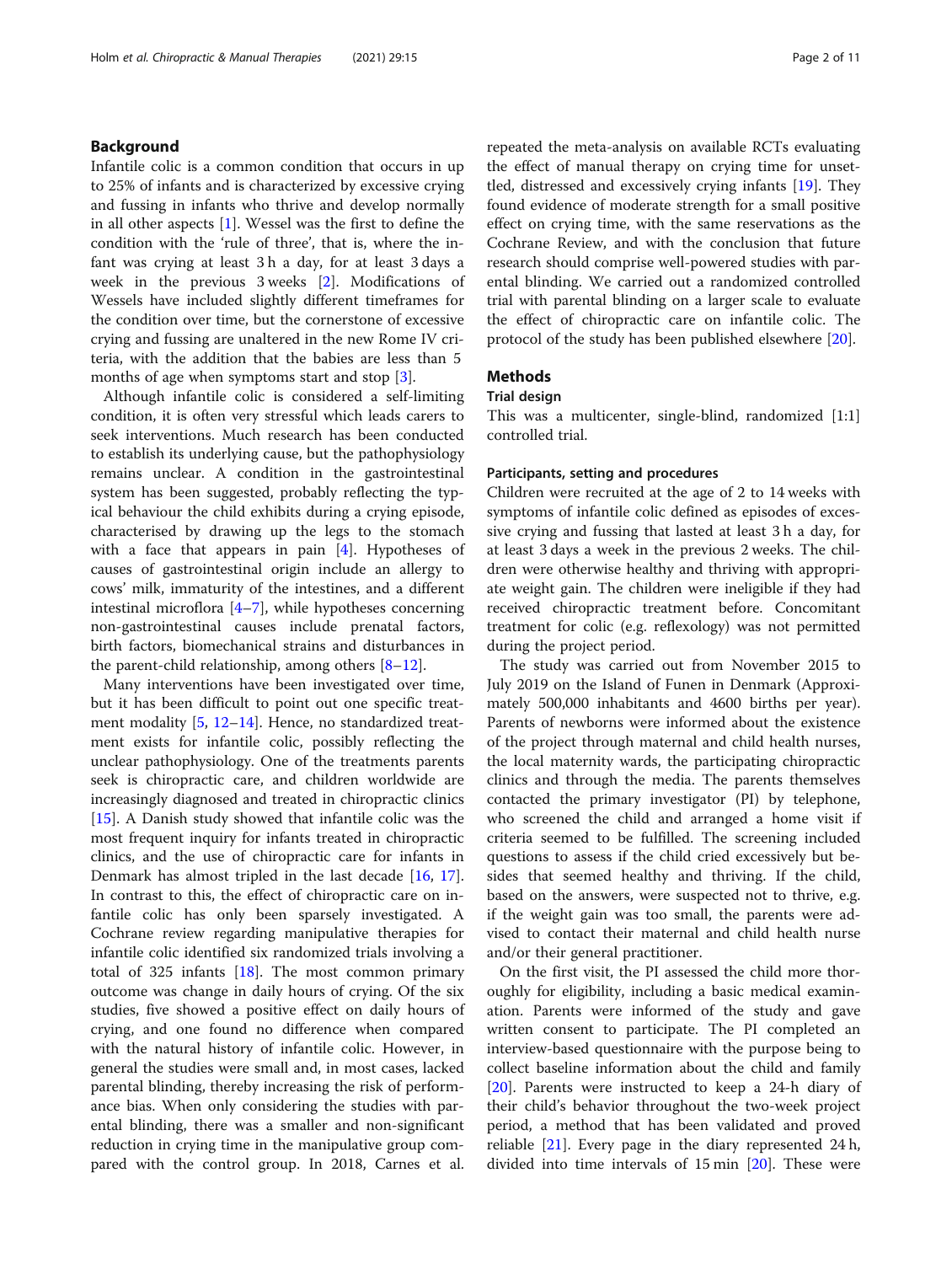filled out with a variety of symbols representing different aspects of the child's behavior, including the amount of inconsolable crying (crying without an obvious reason that could not be comforted by the parents), the time the child needed to be held and rocked to limit crying (crying without any obvious reason that was only partly and briefly limited if the child was constantly held and rocked), the time the child was awake and content, the time spent sleeping, feeding patterns and bowel movements. Consolable crying with an obvious reason where the child was easily comforted e.g. hunger, or a soiled diaper was recorded as 'awake and content'. To limit recall bias and make the recording of information as precise as possible, the parents were advised to fill in the diary several times a day, e.g. every time the baby was fed. Baseline recording of the crying pattern was done for at least 3 days whereupon a second visit from the PI was scheduled. Furthermore, the first chiropractic visit was pre-booked, but could be cancelled again if the child cried less than anticipated in the baseline observation period, thereby not fulfilling the inclusion criterion, or if the parents withdrew their consent.

For practical purposes, the second visit between the PI and the parents was often held in an office made available in the chiropractic clinic immediately before the scheduled first chiropractic visit. Here, any difficulties filling out the diary were identified, and the parent's assessment of the crying pattern was evaluated in a second interview-based questionnaire [[20\]](#page-10-0). Parents were asked to contact the PI and the treating chiropractor at any time during the project period if they suspected any adverse effects.

The eligible children were then randomized in a balanced 1:1 ratio to treatment or control group using computer-generated allocations with blocks of 4 to 6. A stratification was made according to the participant's age at enrollment (2–6 weeks; 7–10 weeks; 11–14 weeks) and the treating chiropractor. Group assignment was noted in opaque envelopes and sent to the project clinics. The procedure was handled by the data manager at the Nordic Institute for Chiropractic and Clinical Biomechanics. Parents were blinded to the child's allocation during the project period. Blinding the treating chiropractor was obviously not possible. For the research group including the statistician, the randomization code was first revealed after the analyses were completed. The randomization method was described in detail in the study protocol [[20\]](#page-10-0).

# Intervention

Four chiropractic clinics, involving one to three chiropractors from each clinic, participated in the study. All the chiropractors had a special interest and experience in pediatric practice and had been working for between 10 and 30 years in the field.

All children attended the chiropractic clinic two times a week for 2 weeks. The chiropractor obtained responses to selected case history questions of possible musculoskeletal problems from all participants through an interview-based questionnaire [[20\]](#page-10-0). To ensure blinding of the parents, they were then asked to leave the room. For both groups, the chiropractor then undressed the child and observed if there were any visible asymmetries that could indicate a dysfunction in the musculoskeletal system. Children in the control group received no active treatment but were entertained for 5 min to mimic the time of treatment and were then dressed again. For children in the intervention group a full examination, including movement palpation of the joints was carried out, and the manual therapy applied was individualized according to any biomechanical dysfunction found. Thus, the chiropractors were informed that manual therapy could include manipulation or mobilization of the spine and/or the extremities as they found indicated by the child's potential biomechanical dysfunctions, including movement restriction, tenderness or an obvious asymmetry in the muscles or joints. The treatment technique for restricted joint movements in this age group is, in general, very light short-term pressure with fingertips and gentle massage in case of hypertonic muscles. Specific advice directed towards any biomechanical dysfunction, and explanation of exercises that supported the effect of the manual therapy should be provided to the parents in the intervention group, while parents in the control group could only receive pragmatic advice such as initiating a cycling movement of the child's legs.

After the fourth visit, the parents continued their record-keeping in the diary for 1 to 4 days and filled out a final questionnaire [[20\]](#page-10-0). The parents then attended the clinic again to hand in the documents and receive information about their child's group allocation. All treatments were free of charge to the families (trial-funded), and parents of infants from the control group were immediately offered four treatments free of charge following the study period.

#### Outcome measures

Hours of crying were defined as inconsolable crying and the amount of time the child needed to be held and rocked to limit crying based on the record in the parental diaries. Daily hours of crying before treatment were defined as the average number of hours of crying recorded during the baseline observation period over at least 3 days. Daily hours of crying after treatment were defined as the average number of hours of crying recorded over 1 to 4 days after the fourth visit to the chiropractic clinic.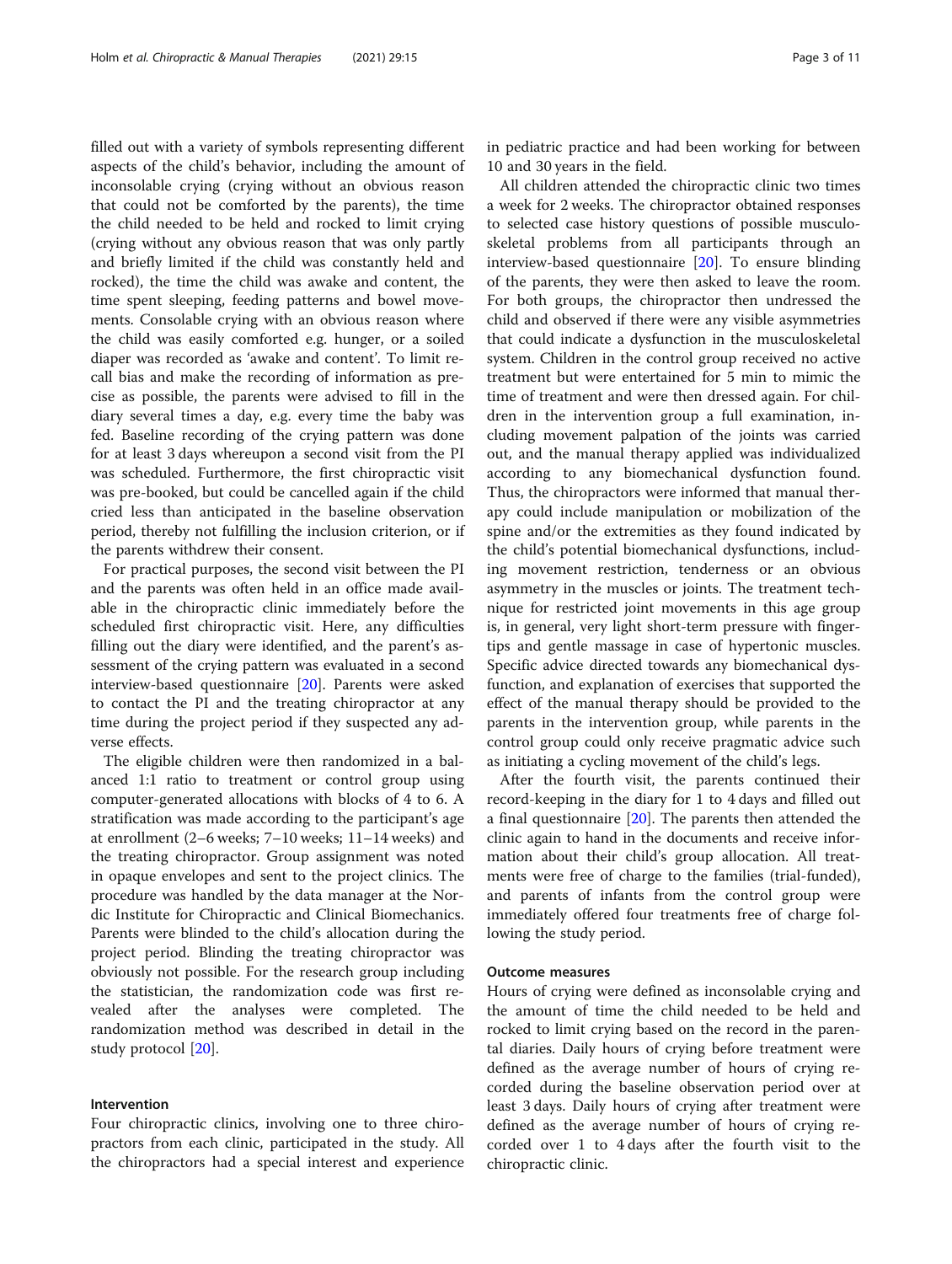The primary outcome measure was defined as the change in daily hours of crying before and after treatment.

In addition, reduction of at least 1 h of crying (yes/no) was defined a priori as a clinically meaningful reduction.

Hours of sleep, and hours when awake and content, were based on the record in the parental diaries in the same way as daily hours of crying. Secondary continuous outcomes were changes in hours of sleep and hours when awake and content. Secondary categorical outcomes were obtained from parental final questionnaires and included changes in bowel movements (no changes/ more often/more rarely; no changes/easier/more difficult), burps (no changes/easier/more difficult), hiccups (no changes/more often/less often, regurgitation (no changes/more/less), satisfaction with participation (yes/ no), and status of the colic (dichotomized into stopped/ decreased or unchanged/increased).

Parents were advised to immediately contact the chiropractor and/or the PI if they suspected any side effects or adverse events during the project period.

#### Sample size

A sample size calculation was conducted when the data collection was completed for 23 children in total. This was based on daily hours of crying before and after the treatment period, and details are given in the study protocol [[20](#page-10-0)]. A sample size of 100 children in each group was indicated to detect a difference of 1 h of crying with a power of 80% and a significance level of 5%.

#### Statistical analyses

All analyses were done according to intention-to-treat principles. No data were imputed.

First, we compared the primary outcome between randomization groups using a two-sample t-test on the individual differences. Second, we analyzed group effect on the primary outcome in a multiple linear regression, adjusting for primary outcome at baseline (model 1) and additionally for age (continuous, in weeks) and clinic (categorical) in model 2. Continuous data on secondary outcomes were analyzed similarly.

For the binary (yes/no) reduction of daily hours of crying for more than 1 h, we compared the proportions improved between the groups, including a test for statistical significance by means of a Chi square test, and estimated the difference between proportions and numbers needed to treat (NNT).

Categorical data on secondary outcomes from the parent-reported questionnaire were analyzed by Chisquared tests.

The success of blinding was reported as the proportion believing to belong the active treatment group for both groups, and the association with outcome was tested with linear regression analysis.

Throughout the study, a p-value below .05 was considered statistically significant. Analyses were performed using Stata Release 16 (StataCorp, College Station, TX, USA).

#### Amendments to study protocol

The age criterion for inclusion was extended from 2 to 10 weeks to 2–14 weeks within the first half year of the trial since children older than 10 weeks were referred. Furthermore, an additional chiropractic clinic was included to accommodate participants geographically. In order to take these factors into account the randomization scheme was optimized, so randomization thereafter was stratified according to the child's age and treating chiropractor. The changes were reported as amendments to the study protocol in April 2016 and approved by the Regional Committee on Health Research Ethics.

# Results

### Study population

The inclusion period lasted from November 5, 2015 to July 22, 2019. Of the 340 children screened by telephone, 244 received a first visit (Fig. [1](#page-4-0)). During the baseline observation period, 44 children were excluded, most often because the child cried less than anticipated before entering the trial. Of the 200 children randomized to either treatment or control group, 185 completed the trial with a full dataset and were included in the analyses. One child was excluded from the analyses due to a faulty inclusion (5 days too old according to the inclusion criterion). Missing data and dropouts were equally distributed between the treatment and the control groups. In total there were missing data on six children. Eight children in total dropped out after randomization. One of the withdrawals was based on the parents' suspicion of an adverse event to treatment (due to increased crying the day after the first chiropractic visit), however it was revealed that this child was allocated to the control group. The remaining reasons for withdrawals included one case with suspicion of an allergy to cows' milk protein, which needed to be further investigated, two families had difficulties with transportation to the clinic, and four families could not accept the uncertainty of group allocation.

#### Baseline characteristics

There were no pronounced differences in baseline characteristics between the two groups, except for sex, with a greater proportion of girls in the treatment group. The educational level of the mothers showed slight differences between the groups (Table [1](#page-5-0)).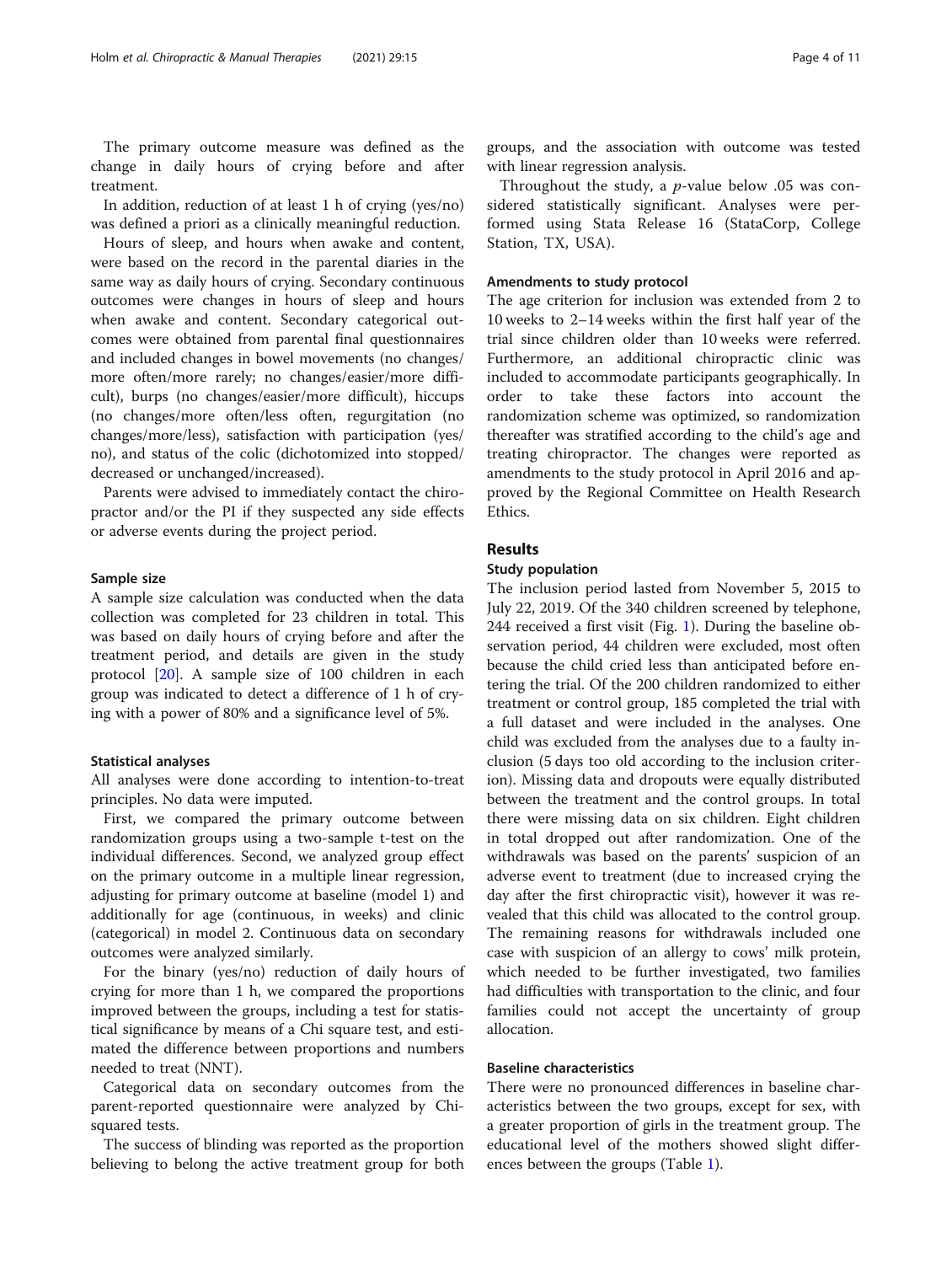<span id="page-4-0"></span>

#### Primary outcome, NNT and secondary outcomes

In both the treatment group and the control group, there was a reduction in hours of crying during the study period. In the treatment group, the mean reduction in duration of crying was 1.5 h compared with 1 h in the control group. The prespecified crude analysis showed that the mean difference between the groups was statistically significant (MD − 0.6, 95% CI .1.1 to  $-0.6$ ;  $P = 0.026$ ) (Table [2\)](#page-6-0). However, the difference did not remain statistically significant when adjusted for baseline hours of crying ( $P = 0.053$ ) as well as age and chiropractic clinic ( $P = 0.066$ ). The range of change in hours of crying varied from  $-8.5$  to  $+3.5$ and is illustrated by group in Fig. [2.](#page-6-0)

Improvement in 1 h or more crying time by group shows that this was achieved by 63% and 47% in the treatment group and the control group, respectively  $(P =$ 0.037) (Table [3\)](#page-7-0). NNT was estimated to be 6.5, indicating that 6.5 children on average needed to be treated to gain one additional improvement of 1 h in crying time.

Regarding secondary outcomes, hours of sleep as well as hours when awake and content both showed a nonsignificant improvement in favor of the treatment group (Table [4](#page-7-0)), whereas there was no detectable difference in colic status, satisfaction with participation or any of the changes in the different gastrointestinal symptoms. Overall, more than 90% were satisfied with participation in the trial.

### Blinding

The blinding appears to be successful as 59.6% guessed the correct group. Data are included in Table [5.](#page-8-0) The belief of group-belonging appears to be related to outcome, as the group who believed themselves to be in the treated group, reported a mean reduction of crying of 1.54 h, whereas the corresponding figure for the other group was 0.98 ( $p = 0.03$ ).

# Adverse events

Only one suspicion of an adverse event was reported, but this child was in the control group.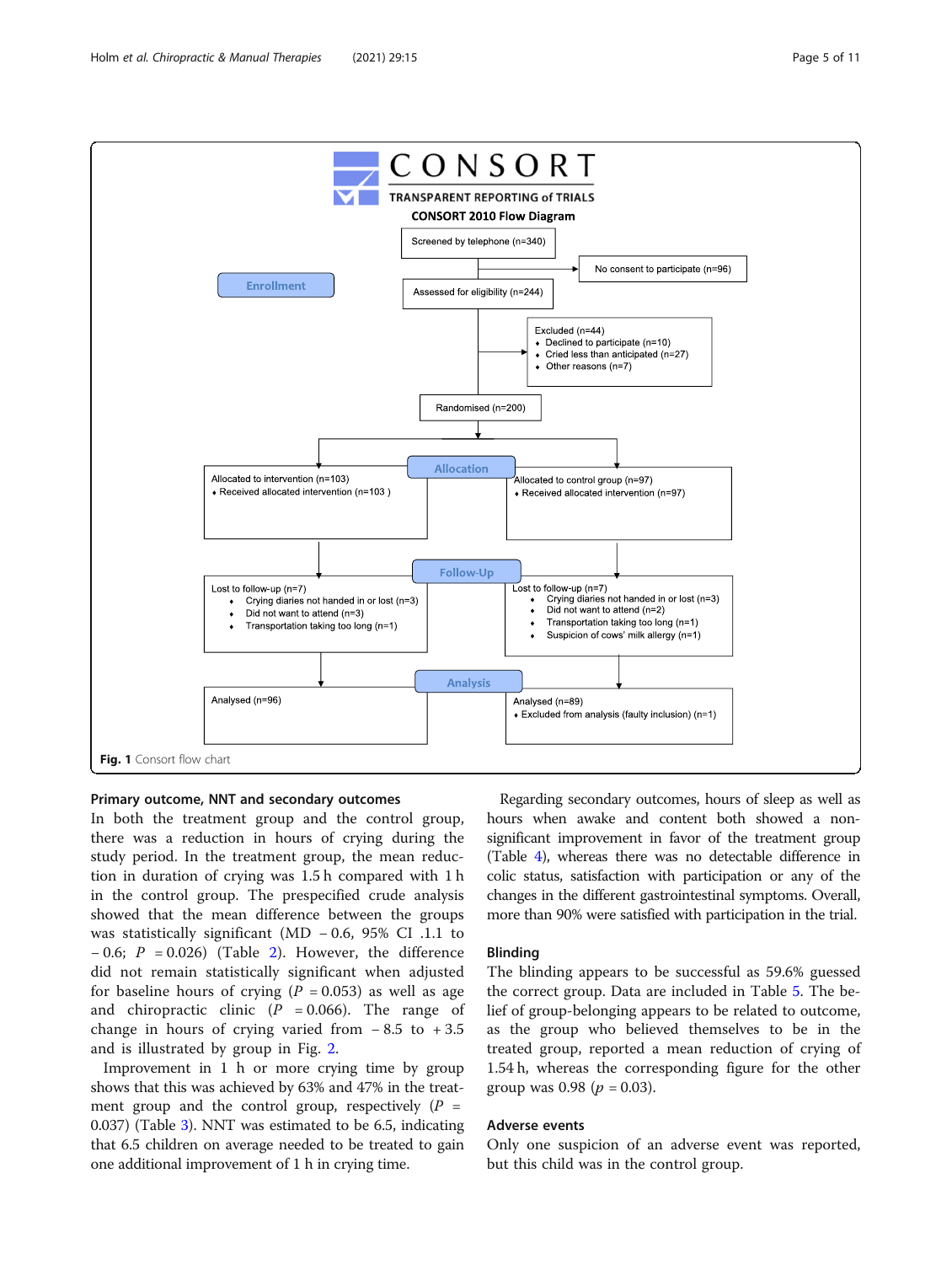<span id="page-5-0"></span>

| Table 1 Baseline characteristics of infants and their families. Results presented as absolute figures (percentages of total) or mean |  |
|--------------------------------------------------------------------------------------------------------------------------------------|--|
| values (SD). Missing values comprised maximum 1% and were collapsed with no category                                                 |  |

|                                                                   | All<br>$N = 185(100\%)$ | <b>Treatment group</b><br>$N = 96$ | Control group<br>$N = 89$ |
|-------------------------------------------------------------------|-------------------------|------------------------------------|---------------------------|
| Male                                                              | 90 (48.6)               | 40 (41.7)                          | 50 (56.2)                 |
| Female                                                            | 95 (51.4)               | 56 (58.3)                          | 39 (43.8)                 |
| Birth Weight (g)                                                  | 3438 (583)              | 3452 (630)                         | 3422 (529)                |
| Birth length (cm)                                                 | 51(2.4)                 | 51(2.6)                            | 51(2.2)                   |
| Gestational age at birth (weeks)                                  | 39.5(1.7)               | 39.5 (1.7)                         | 39.5 (1.7)                |
| Weight at study (g)                                               | 4742 (838)              | 4787 (874)                         | 4694 (798)                |
| Age at onset of colic (days)                                      | 13.1(10.7)              | 13.1(11.5)                         | 13.2(9.7)                 |
| Age at inclusion (weeks)                                          | 6.7(2.8)                | 6.8(2.9)                           | 6.6(2.6)                  |
| Age categories at inclusion (weeks)                               |                         |                                    |                           |
| $2 - 6$                                                           | 91 (49.2)               | 48 (50.0)                          | 43 (48.3)                 |
| $7 - 10$                                                          | 77 (41.6)               | 37 (38.5)                          | 40 (44.9)                 |
| $11 - 14$                                                         | 17(9.2)                 | 11(11.5)                           | 6(6.7)                    |
| Feeding mode                                                      |                         |                                    |                           |
| Breast-fed                                                        | 104 (56.2)              | 52 (54.2)                          | 52 (58.4)                 |
| Bottle-fed                                                        | 51 (27.6)               | 28 (29.2)                          | 23 (25.8)                 |
| Breast and bottle-fed                                             | 30 (16.2)               | 16 (16.7)                          | 14(15.7)                  |
| Birth                                                             |                         |                                    |                           |
| Normal vaginal delivery                                           | 132 (71.4)              | 64 (66.7)                          | 68 (76.4)                 |
| Vacuum-assisted delivery                                          | 8(4.3)                  | 5(5.2)                             | 3(3.4)                    |
| Caesarean, planned                                                | 21 (11.4)               | 15 (15.6)                          | 7(7.9)                    |
| Caesarean, acute                                                  | 24 (13.0)               | 13 (13.5)                          | 11(12.4)                  |
| Siblings (yes)                                                    | 105 (56.8)              | 56 (58.3)                          | 49 (55.1)                 |
| Siblings with colic (yes)                                         | 35 (18.9)               | 16 (16.7)                          | 19 (21.3)                 |
| Health of mother                                                  |                         |                                    |                           |
| Physical or mental illness (yes)                                  | 48 (25.9)               | 26(27.1)                           | 22(24.7)                  |
| Severe incident <sup>a</sup> in the family during pregnancy (yes) | 50 (27.0)               | 31 (32.3)                          | 19(21.3)                  |
| Severe incident <sup>a</sup> in the family after birth (yes)      | 32 (17.3)               | 16 (16.7)                          | 16(18.0)                  |
| Educational level, mother                                         |                         |                                    |                           |
| Primary school                                                    | 11(5.9)                 | 6(6.3)                             | 5(5.6)                    |
| Upper secondary school                                            | 7(3.8)                  | 4(4.2)                             | 3(3.4)                    |
| Skilled                                                           | 21 (11.4)               | 18 (18.3)                          | 3(3.4)                    |
| Short academic education (2-2.5 years)                            | 26 (14.1)               | 14 (14.6)                          | 12 (13.5)                 |
| Medium academic education (3.5-4 years)                           | 62 (33.5)               | 26(27.1)                           | 36 (40.4)                 |
| Long academic education (>5 years)                                | 34 (18.4)               | 19 (19.8)                          | 15 (16.9)                 |
| Undergoing education                                              | 24 (13.1)               | 9(9.4)                             | 15 (16.9)                 |
| Cohabitation status                                               |                         |                                    |                           |
| Cohabiting/married                                                | 172 (93.0)              | 89 (92.7)                          | 83 (93.3)                 |
| Living alone                                                      | 13 (7.0)                | 7(7.3)                             | 6(6.7)                    |

adeath in family/among close friends, serious illness, unemployment, bankruptcy or similar

# Discussion

# Principal findings

The results of this randomized, controlled trial suggested an overall small positive effect of chiropractic care on

infantile colic, but the clinical significance is debatable. We found a reduction in crying time of half an hour in favor of the treatment group, which was not statistically significant. However, a larger proportion of participants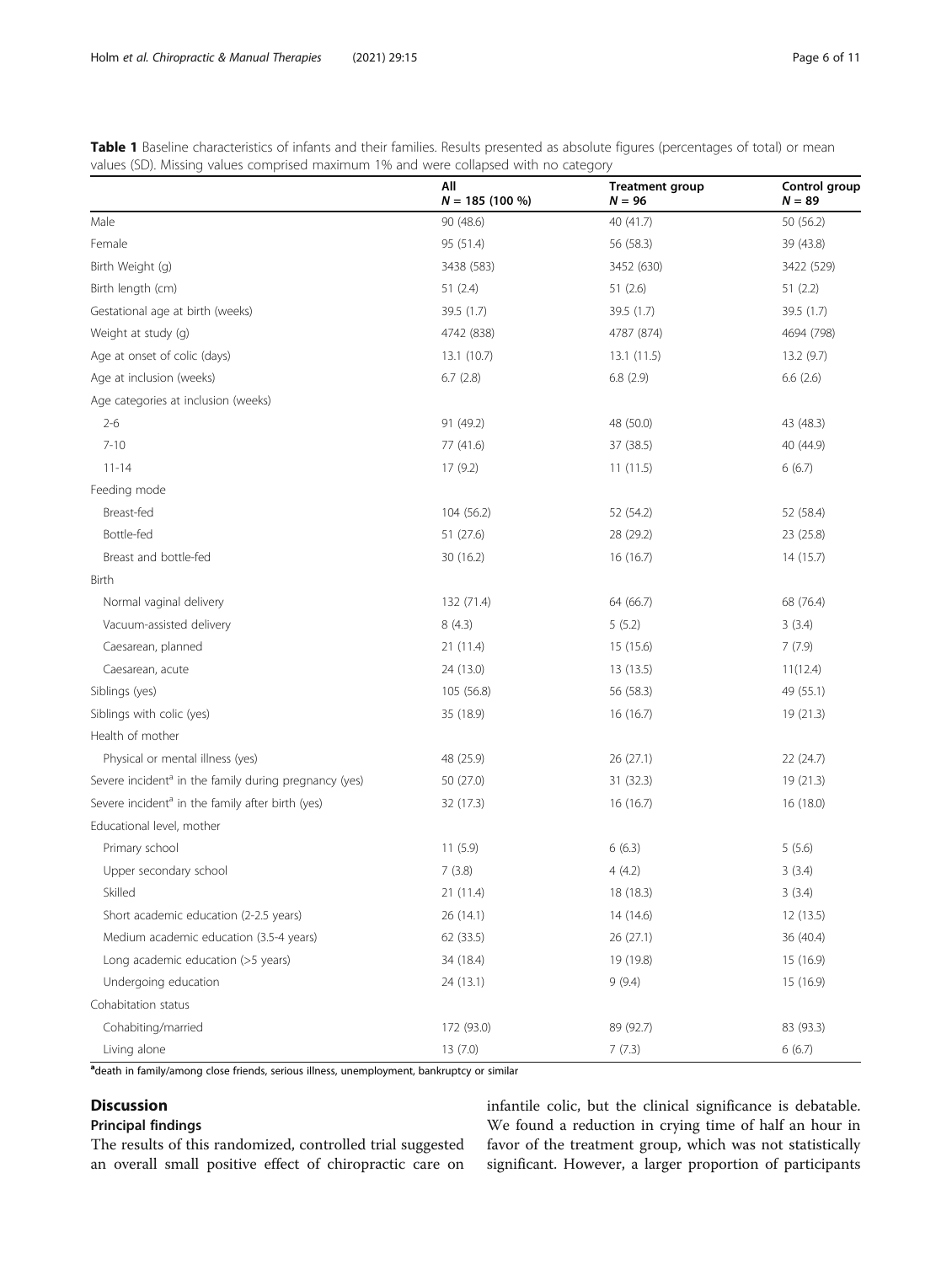|                                     | Treatment group<br>$N = 96$ | Control group<br>$N = 89$   | Difference in mean<br>(95% CI) | <i>p</i> -value | <i>p</i> -value* | p-value** |
|-------------------------------------|-----------------------------|-----------------------------|--------------------------------|-----------------|------------------|-----------|
| Mean total hours of crying (95% CI) |                             |                             |                                |                 |                  |           |
| Before treatment                    | $5.7(5.2-6.2)$              | $5.3(4.9-5.8)$              | $-0.6(0.1-1.1)$                | 0.026           | 0.054            | 0.066     |
| After treatment                     | $4.2(3.8-4.7)$              | $4.4(3.8-4.9)$              |                                |                 |                  |           |
| Pre-post difference                 | $-1.5$ ( $-1.9$ to $-1.2$ ) | $-1.0$ ( $-1.3$ to $-0.6$ ) |                                |                 |                  |           |

<span id="page-6-0"></span>Table 2 Results for the primary outcome

N Number of children; CI Confidence Interval; \*: adjusted for baseline hours of crying; \*\*: adjusted for baseline hours of crying, age and chiropractic clinic

in the treatment group achieved a predefined clinically relevant reduction in crying time of 1 h at a statistically significant level; in short, more children improved in the treatment group, but the difference was small. The NNT to achieve a one-hour reduction in crying was 6.5. In the interpretation of the clinical relevance of these results, it must be taken into account that the control group was not untreated but received both attention and sensible general advice. Furthermore, there were no adverse effects registered and there is no other evidence-based treatment available for this group as a whole.

#### Comparison with other studies

A meta-analysis of RCTs showed a positive effect on crying time of just over 1 h  $[18]$  $[18]$  which is somewhat larger than the half hour in the current study. The larger effect size may have been caused by a placebo effect in the treatment group, since parental blinding was not present in most of the included studies. When only including the two studies with parental blinding in the analysis, the results were similar to ours  $[18]$  $[18]$ . So, in that context, our result of an overall small positive effect of chiropractic treatment seems plausible. We found no significant differences between the groups in all our secondary outcomes, which is in line with other studies [[19\]](#page-10-0).

There is no clear consensus about the size of a clinically meaningful reduction in duration of crying [[18,](#page-10-0) [19](#page-10-0)], but a priori, we decided on a mean difference of a onehour reduction [\[20](#page-10-0)], and this was achieved by a larger proportion in the treatment group than in the control group (63% versus 47%). Only one other study set a priori a goal for a clinically meaningful reduction in crying time, defined as below 2 h per day and a 30% reduction or more, and calculated a NNT [[22](#page-10-0)]. They found a significantly greater proportion of infants receiving chiropractic care showed a reduction in crying time (OR



treatment group. X-axis: Hours of crying. Square brackets including interval of change in hours of crying for separate columns; numbers are included when bracket is facing towards the number and not included when turning away from the number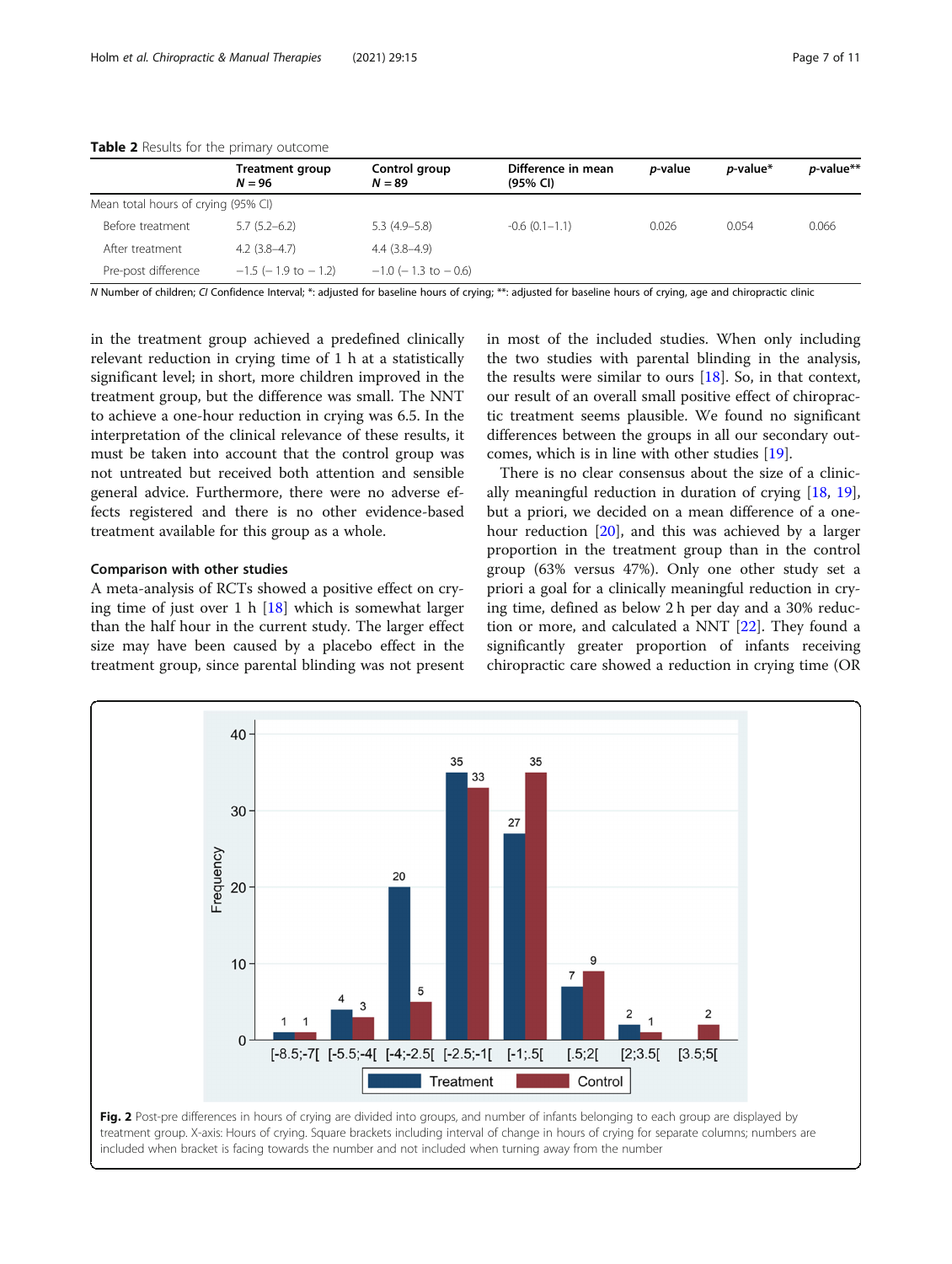|                 |           | Improvement of at least one hour of crying | Total       | NNT (CI)         |  |
|-----------------|-----------|--------------------------------------------|-------------|------------------|--|
|                 | No        | Yes                                        |             |                  |  |
| Treatment group | 36 (37.5) | 60(62.5)                                   | 96 (100.0)  | $6.5(3.5-101.9)$ |  |
| Control group   | 47 (52.8) | 42 (47.2)                                  | 89 (100.0)  |                  |  |
| Total           | 83 (44.9) | 102 (55.1)                                 | 185 (100.0) |                  |  |

<span id="page-7-0"></span>Table 3 Numbers needed to treat based on improvement of at least 1 h of crying

Risk of improvement for control (p0): 0.472. Risk of improvement for intervention (p1): 0.625. Risk difference (p1 - p0): 0.153. Newcombe Method 10 95% CI: 0.010–0.288

6.33; 95 CI 1.54–26.00 and 44% versus 18% in the blinded treated and non-treated groups, respectively resulting in an NNT of 3. The authors themselves state that although the results were statistically significant, the wide CIs reflect the small sample sizes and variability in data, which further implies the difficulty in estimating the precise treatment effect in the target population [\[22](#page-10-0)]. The Cochrane review calculated the same numbers for included RCTs and found significant reductions in crying time in favor of the treatment group in all studies except one blinded study that had comparable reductions in the control group (39% versus 42%) [\[18](#page-10-0)]. So, again, lack of parental blinding in most studies may explain some of the diversity, but since differences between blinded studies also occurred, other reasons such selection bias and different intervention or sham techniques between the studies cannot be ruled out.

#### Strengths and limitations of the study

To our knowledge, this is the largest single-blind randomized controlled trial within this area to date.

Blinding of chiropractors was obviously not possible due to the nature of the study, but the chiropractors did not assess the outcomes, which were all parent-reported, and the statistician and the research group were blinded throughout all analyses. There was no sign of parents breaking the randomization code, since the proportions guessing correct and incorrect groups were almost equal. Completely equal proportions are not likely to be obtained whenever a treatment effect is present, since the belief about randomization group is highly related to the

outcome [\[23](#page-10-0)]. The study therefore meets the most pronounced limitations addressed in reviews of previous studies on this topic, which were small and lacked parental blinding [\[18](#page-10-0), [19,](#page-10-0) [24\]](#page-10-0).

Another strength of the study was that the manual treatment was individualized with attention to any specific biomechanical dysfunction the child might have, rather than being a standardized treatment given to all.

During the pilot phase, we experienced that the project period should be no longer than 2 weeks for the parents to accept the conditions of the study. So even though the chiropractors may have believed a longer follow up was indicated in some cases, this was not feasible under the circumstances and is a possible limitation of the study.

For practical reasons, the study was geographically limited to the island of Funen. The type of education among the mothers varied slightly with more skilled workers in the treatment group and more mothers with a mid-level academic education in the control group, however the average length of those educations was three to 4 years. Overall, the educational level did not vary substantially from the background population [\[25](#page-10-0)]. There was a greater proportion of girls in the treatment group, however sex is not known to be related to infantile colic [\[26](#page-10-0)].

#### Adverse events

The two latest reviews on this subject pointed out the lack of safety reporting in prior trials [[18](#page-10-0), [19\]](#page-10-0). In our study, parents were advised to immediately contact the

Table 4 Results of the two continuous secondary outcomes

| <b>LANIC</b> THESULD OF LIKE LIVE COTTLINUOUS SECONDUITY OUTCOMPLES |                                    |                           |                                          |                 |             |           |
|---------------------------------------------------------------------|------------------------------------|---------------------------|------------------------------------------|-----------------|-------------|-----------|
|                                                                     | <b>Treatment group</b><br>$N = 96$ | Control group<br>$N = 89$ | Difference in mean<br>$(95% \text{ Cl})$ | <i>p</i> -value | $p$ -value* | p-value** |
| Mean hours of sleep (95% CI)                                        |                                    |                           |                                          |                 |             |           |
| Before treatment                                                    | $11.6(11.1-12.1)$                  | $11.9(11.4 - 12.3)$       | $-0.2$ ( $-0$ $-2$ ; 0.7)                | 0.272           | 0.461       | 0.464     |
| After treatment                                                     | $12.4(12.1-12.8)$                  | $12.5(12.1-12.9)$         |                                          |                 |             |           |
| Pre-post difference*                                                | $0.9(0.6-1.2)$                     | $0.6(0.3-0.9)$            |                                          |                 |             |           |
| Mean hours when awake and content (95% CI)                          |                                    |                           |                                          |                 |             |           |
| Before treatment                                                    | $3.2$ (2.8-3.5)                    | $3.3(3.0-3.7)$            | $0.3$ ( $-0.0; 0.6$ )                    | 0.081           | 0.088       | 0.105     |
| After treatment                                                     | $4.0(3.7-4.4)$                     | $3.9(3.5-4.3)$            |                                          |                 |             |           |
| Pre-post difference                                                 | $0.9(0.6-1.1)$                     | $0.6(0.4-0.8)$            |                                          |                 |             |           |
|                                                                     |                                    |                           |                                          |                 |             |           |

N Number of children; CI Confidence Interval; \*: adjusted for baseline hours of crying; \*\*: adjusted for baseline hours of crying, age and chiropractic clinic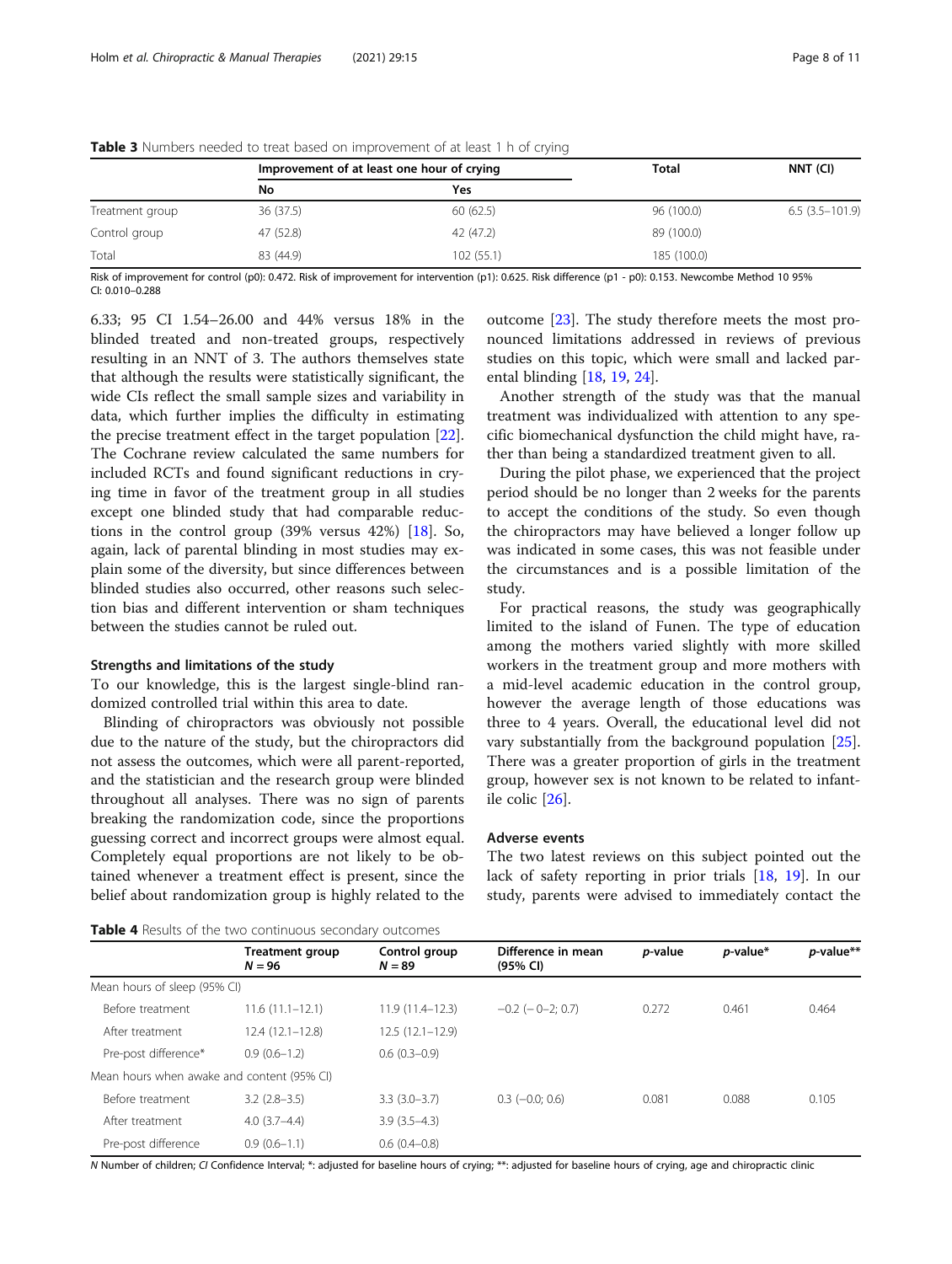<span id="page-8-0"></span>

| <b>Table 5</b> Parent-reported categorical secondary outcomes obtained from final questionnaires |  |  |  |
|--------------------------------------------------------------------------------------------------|--|--|--|
|                                                                                                  |  |  |  |

|                                                       | <b>Total</b> | <b>Treatment group</b> | Control group | p-value |
|-------------------------------------------------------|--------------|------------------------|---------------|---------|
| General perceived effect ( $N = 184$ )                |              |                        |               | 0.850   |
| Stopped or improved                                   | 120 (62.5)   | 62 (64.5)              | 58 (65.9)     |         |
| Unchanged or Worse                                    | 64 (34.8)    | 34 (35.4)              | 30 (34.1)     |         |
| Believe child was treated ( $N = 173$ )               |              |                        |               | 0.342   |
| Yes                                                   | 97 (56.1)    | 53 (59.6)              | 44 (52.2)     |         |
| No                                                    | 76 (43.9)    | 36 (40.4)              | 40 (47.6)     |         |
| Satisfied with participation ( $N = 179$ )            |              |                        |               | 0.473   |
| Yes                                                   | 152 (92.7)   | 78 (91.8)              | 74 (93.7)     |         |
| No                                                    | 12(7.3)      | 7(8.2)                 | 5(6.3)        |         |
| Change in frequency of bowel movements ( $N = 182$ )  |              |                        |               | 0.476   |
| No                                                    | 90 (52.6)    | 48 (54.5)              | 42 (50.6)     |         |
| More frequent                                         | 42 (24.6)    | 23(26.1)               | 19 (22.9)     |         |
| Rarer                                                 | 39 (22.8)    | 17 (19.3)              | 22(26.5)      |         |
| Change in trouble with bowel movements<br>$(N = 179)$ |              |                        |               | 0.247   |
| No                                                    | 94 (56.0)    | 50 (58.1)              | 44 (53.7)     |         |
| Easier                                                | 51 (30.4)    | 28 (32.6)              | 23 (28.0)     |         |
| More difficult                                        | 23 (13.7)    | 8(9.3)                 | 15 (28.0)     |         |
| Changes in burps ( $N = 181$ )                        |              |                        |               | 0.797   |
| No                                                    | 114 (68.3)   | 58 (67.4)              | 56 (69.1)     |         |
| Easier                                                | 45 (26.9)    | 23 (26.7)              | 22(27.2)      |         |
| More difficult                                        | 8(4.8)       | 5(5.8)                 | 3(3.7)        |         |
| Changes in regurgitation ( $N = 181$ )                |              |                        |               | 0.367   |
| No                                                    | 91 (54.5)    | 50 (58.1)              | 41 (50.6)     |         |
| More often                                            | 46 (27.5)    | 24 (27.9)              | 22(27.2)      |         |
| Less often                                            | 30 (18.0)    | 12 (14.0)              | 18 (22.2)     |         |

Results presented in absolute figures and (percentages of total) and p-value for difference between groups. N Number of children; missing values excluded from analyses

chiropractor and/or the PI if they suspected any side effects or adverse events during the project period. We only experienced one suspicion of an adverse event, but this child was in the control group where active treatment was not provided. In Denmark, it is obligatory to report adverse events of chiropractic treatments, and no serious or lasting side effects have ever been reported in infants following the types of treatment used in this trial [[15\]](#page-10-0). Furthermore, no compensation claims have ever been made for this age group in Denmark [\[27\]](#page-10-0).

#### Implications/clinical interpretation

An important consideration is that infantile colic probably has a multifactorial etiology  $[5, 12, 13]$  $[5, 12, 13]$  $[5, 12, 13]$  $[5, 12, 13]$  $[5, 12, 13]$ , and it is therefore unlikely that one treatment would fit all, which can potentially reduce the overall mean effect size in a study like ours. Manipulative therapy is a treatment aimed at treating conditions in the musculoskeletal system. Hence, there might be subgroups of children with

biomechanical problems who could potentially benefit more than others from this treatment [\[28](#page-10-0)]. We proposed this when planning the study [\[20\]](#page-10-0), and investigations into potential treatment modifying factors will be the next step in the analyses of the study and will be reported in a separate article. This could potentially form the basis for a more stratified approach to the condition of infantile colic.

The reduction in duration of crying seen in the control group was substantial and probably reflects the natural cause of infantile colic. However, information and support for parents with crying babies is acknowledged as increasingly important [[12](#page-9-0)], and in some guidelines is recommended as the cornerstone of intervention in families with a colicky child [\[5](#page-9-0)]. We found that, overall, more than 90% of parents were satisfied with their participation in the trial. This should also lead to consideration of the type of outcomes future studies should comprise, since other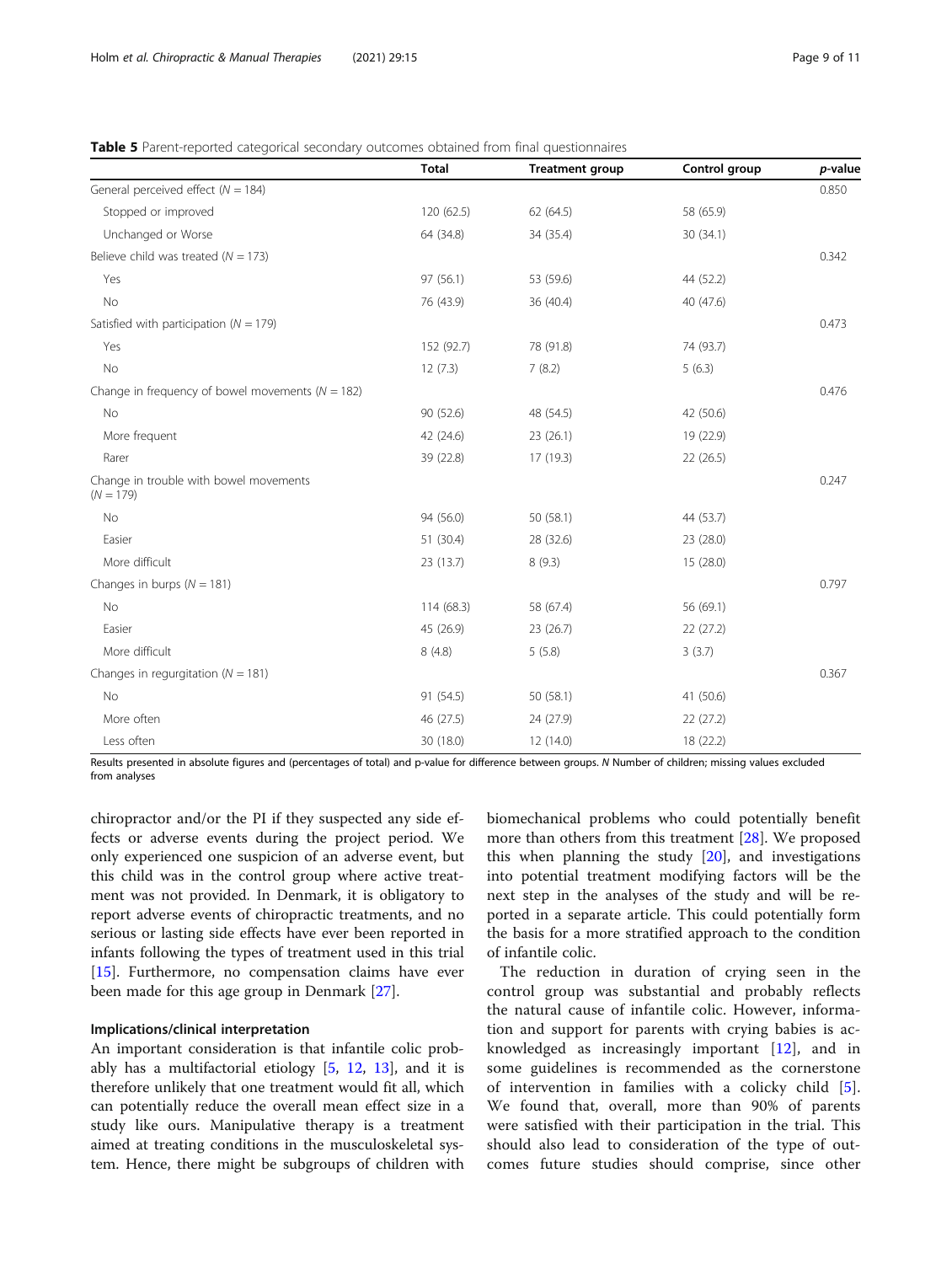<span id="page-9-0"></span>factors besides reduction in crying time may be important to the families [[19](#page-10-0), [24](#page-10-0)].

#### Conclusion

In conclusion, we found that excessive crying was reduced by half an hour in favor of the group receiving chiropractic care compared with the control group, but not at a statistically significant level after adjustments. From a clinical perspective, the mean difference between the groups was small, but there were large individual differences, which emphasizes the need to investigate if subgroups of children, e.g. those with musculoskeletal problems, benefit more than others from chiropractic care.

#### Abbreviation

PI: Primary investigator

#### Acknowledgements

We would like to thank the families who participated in the study; the maternal and child health nurses, midwives and other healthcare personnel on Funen who helped us to distribute the information about the project; the chiropractors and their personnel for taking part in the study; the statistician Sonja Wehberg for performing the statistical analyses, and finally, the data manager Orla Lund Nielsen for help with data management and all the IT technical support during the project. Collectively, the project would not have been possible without them.

#### Authors' contributions

LH and HWC conceived the idea; all authors participated in the design of the study; LVH recruited the study participants and oversaw the collection of the data at the chiropractor clinics in collaboration with the data manager at the Nordic Institute of Chiropractic and Clinical Biomechanics; data analyses were performed by the statistician Sonja Wehberg (not on the author list); all authors participated in the interpretation of data; LVH prepared the draft manuscript and all authors have read and approved the final manuscript. The corresponding author attests that all listed authors meet authorship criteria and that no others meeting the criteria have been omitted.

#### Funding

The study was primarily funded by the Foundation for Chiropractic Research and Postgraduate Education. The European Centre for Chiropractic Research Excellence, the Fund for General Practice, General Practitioners' Foundation for Education and Development, and the Research Fund for the Region of Southern Denmark also made a financial contribution. The funding sources had no role in the design of the study; in the collection, analyses and interpretation of the data; in the writing of the report or in the decision to submit the article for publication.

#### Availability of data and materials

The datasets generated and/or analysed during the current study are not publicly available due to the policies of the Danish Data Protection Agency but are available from the corresponding author on reasonable request.

## Declarations

#### Ethics approval and consent to participate

No serious or lasting side effect of this type of treatment and no compensation claims have been reported for this type of treatment in this age group in Denmark. As no standardised and effective treatment exists in this area, there was no compelling treatment that the child missed out on by participating in the trial. The study was approved by the Regional Committee on Health Research Ethics (S-2015001), and data were handled according to regulations by the Danish Data Protection Agency. The Regional Committee on Health Research Ethics reviewed an annual safety report and any amendments made in the protocol or the documents used in the trial. All parents gave written informed consent for their child to

participate in the study. The parents could withdraw their child from the study at any time without consequences for their child.

#### Consent for publication

Not applicable.

#### Competing interests

All authors have completed the ICMJE uniform disclosure form at [www.](http://www.icmje.org/coi_disclosure.pdf) [icmje.org/coi\\_disclosure.pdf](http://www.icmje.org/coi_disclosure.pdf).

They declare that LVH has received grants from the Foundation for Chiropractic Research and Postgraduate Education, the European Centre for Chiropractic Research Excellence, the Fund for General Practice, the General Practitioners' Foundation for Education and Development, and the Research Fund for the Region of Southern Denmark at different times during the project period; LH and HWC have received grants and are supported partly by the Foundation for Chiropractic Research and Postgraduate Education; JS and DJ have no financial relationship with any organisation that might have an interest in the submitted work in the previous 3 years; no other relationship or activities that could appear to have influenced the submitted work.

#### Author details

<sup>1</sup>The Chiropractic Knowledge Hub, University of Southern Denmark, Campusvej 55, DK-5230 Odense M, Denmark. <sup>2</sup>Research Unit of General Practice, Department of Public Health, University of Southern Denmark, J.B. Winsløws vej 9A, DK-5000 Odense C, Denmark. <sup>3</sup>Department of Sports Science and Clinical Biomechanics, University of Southern Denmark, Campusvej 55, 5230 Odense C, Denmark.

#### Received: 15 January 2021 Accepted: 26 March 2021 Published online: 19 April 2021

#### References

- 1. Wolke D, Bilgin A, Samara M. Systematic review and meta-analysis: fussing and crying durations and prevalence of colic in infants. J Pediatr. 2017;185: 55–61.e4.
- 2. Wessel MA, Cobb JC, Jackson EB, Harris GS Jr, Detwiler AC. Paroxysmal fussing in infancy, sometimes called colic. Pediatrics. 1954;14(5):421–35.
- 3. Benninga MA, Faure C, Hyman PE, St James Roberts I, Schechter NL, Nurko S. Childhood functional gastrointestinal disorders: neonate/toddler. Gastroenterology. 2016;S0016-5085(16)00182-7.
- 4. Zeevenhooven J, Browne PD, L'Hoir MP, de Weerth C, Benninga MA. Infant colic: mechanisms and management. Nat Rev Gastroenterol Hepatol. 2018; 15(8):479–96. <https://doi.org/10.1038/s41575-018-0008-7>.
- 5. Sarasu JM, Narang M, Shah D. Infantile Colic: An Update. Indian Pediatr. 2018;55(11):979–87. <https://doi.org/10.1007/s13312-018-1423-0>.
- Savino F, Quartieri A, De Marco A, Garro M, Amaretti A, Raimondi S, et al. Comparison of formula-fed infants with and without colic revealed significant differences in total bacteria, Enterobacteriaceae and faecal ammonia. Acta Paediatr. 2017;106(4):573–8. [https://doi.org/1](https://doi.org/10.1111/apa.13642) [0.1111/apa.13642](https://doi.org/10.1111/apa.13642).
- 7. Miller J, Weber S. Is infant colic an allergic response to cow's milk? What is the evidence? J Clin Chiropr Pediatr. 2013;14(1):1097–102.
- 8. St James-Roberts I, Conroy S. Do pregnancy and childbirth adversities predict infant crying and colic? Findings and recommendations. Neurosci Biobehav Rev. 2005;29(2):313–20. [https://doi.org/10.1016/j.](https://doi.org/10.1016/j.neubiorev.2005.01.001) [neubiorev.2005.01.001.](https://doi.org/10.1016/j.neubiorev.2005.01.001)
- 9. Wurmser H, Rieger M, Domogalla C, Kahnt A, Buchwald J, Kowatsch M, et al. Association between life stress during pregnancy and infant crying in the first six months postpartum: a prospective longitudinal study. Early Hum Dev. 2006;82(5):341–9. [https://doi.org/10.1016/j.earlhumdev.2005.09.016.](https://doi.org/10.1016/j.earlhumdev.2005.09.016)
- 10. Ernst E. Chiropractic spinal manipulation for infant colic: a systematic review of randomised clinical trials. Int J Clin Pract. 2009;63(9):1351–3. [https://doi.](https://doi.org/10.1111/j.1742-1241.2009.02133.x) [org/10.1111/j.1742-1241.2009.02133.x](https://doi.org/10.1111/j.1742-1241.2009.02133.x).
- 11. Langkau J, Miller J. An investigation of musuculoskeletal dysfunction in infants includes a case series of kiss diagnosed children. J Clin Chiro. 2012; 13(1):958–67.
- 12. Zeifman DM, St James-Roberts I. Parenting the crying infant. Curr Opin Psychol. 2017;15:149–54. <https://doi.org/10.1016/j.copsyc.2017.02.009>.
- 13. Lucassen P. Colic in infants. BMJ Clin Evid. 2015;2015;0309.